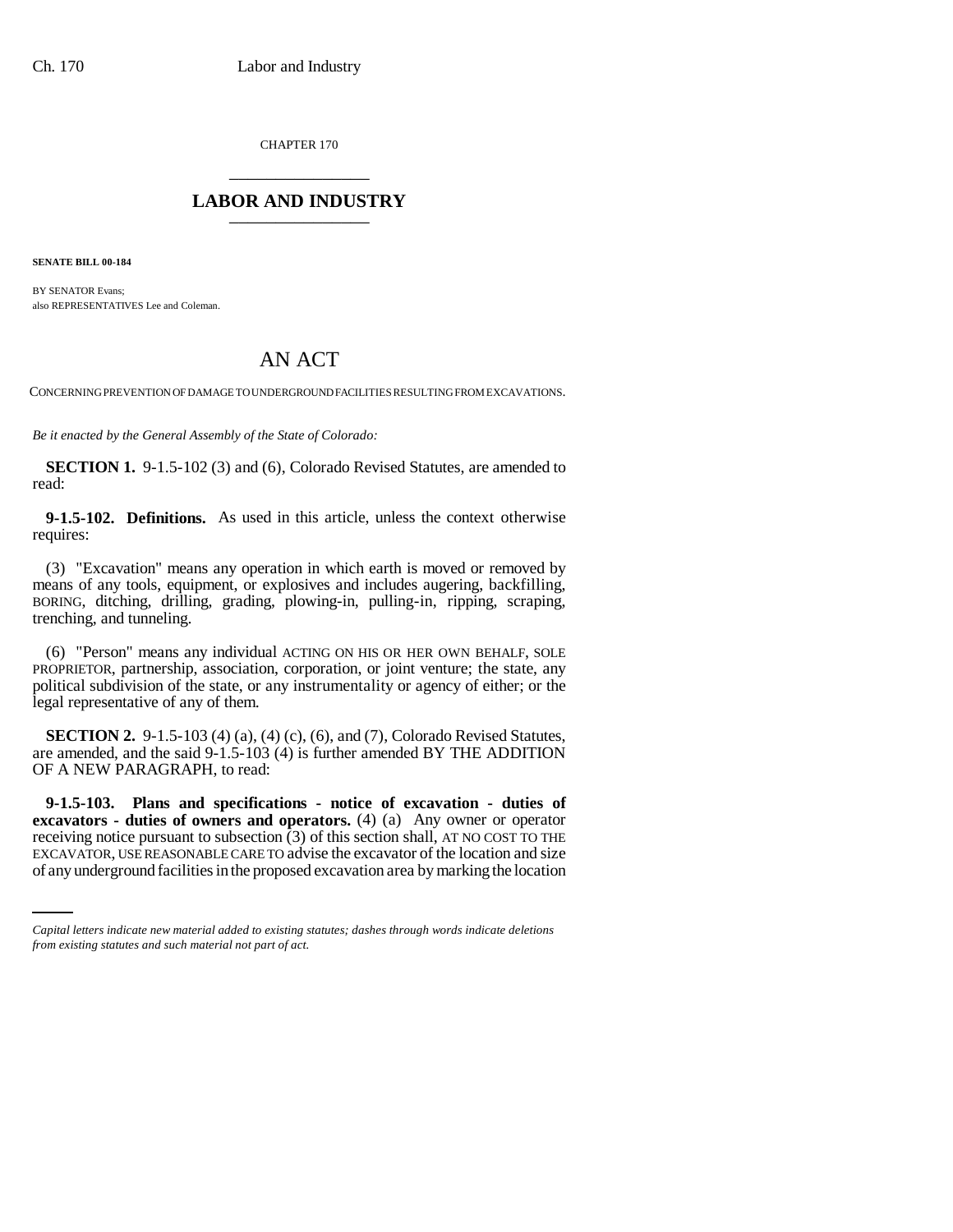Labor and Industry Ch. 170

of the facilities with clearly identifiable markings within eighteen inches horizontally from the exterior sides of any such facilities. Such markings shall include the depth, if known, and shall be made pursuant to the uniform color code as approved by the utility location and coordinating council of the American public works association. In the event any person is involved in excavating across a preexisting underground facility, the owner of such facility shall, upon a predetermined agreement at the request of the excavator or the owner, provide on-site assistance. ANY OWNER OR OPERATOR RECEIVING NOTICE CONCERNING AN EXCAVATOR'S INTENT TO EXCAVATE SHALL USE REASONABLE CARE TO ADVISE THE EXCAVATOR OF THE ABSENCE OF ANY UNDERGROUND FACILITIES IN THE PROPOSED EXCAVATION AREA BY COMMUNICATING DIRECTLY WITH THE EXCAVATOR AND PROVIDING DOCUMENTATION THEREOF, IF REQUESTED, OR BY CLEARLY MARKING THAT NO UNDERGROUND FACILITIES EXIST IN THE PROPOSED EXCAVATION AREA. OWNERS AND OPERATORS SHALL, WITHIN THE TIME LIMITS SPECIFIED IN SUBSECTION (6) OF THIS SECTION, PROVIDE TO THE EXCAVATOR EVIDENCE, IF ANY, OF FACILITIES ABANDONED AFTER JANUARY 1, 2001, KNOWN TO THE OWNER OR OPERATOR TO BE IN THE PROPOSED EXCAVATION AREA.

(b.5) ANY PERSON WHO WILLFULLY OR MALICIOUSLY REMOVES A MARKING USED BY AN OWNER OR OPERATOR TO MARK THE LOCATION OF ANY UNDERGROUND FACILITY, EXCEPT IN THE ORDINARY COURSE OF EXCAVATION, IS GUILTY OF A CLASS 2 MISDEMEANOR, AND, UPON CONVICTION THEREOF, IN ADDITION TO ANY ORDER FOR RESTITUTION, SHALL BE PUNISHED BY A FINE OF NOT MORE THAN FIVE THOUSAND DOLLARS FOR EACH OFFENSE, BY IMPRISONMENT FOR NOT MORE THAN ONE YEAR, OR BY BOTH SUCH FINE AND IMPRISONMENT.

(c) (I) WHEN A PERSON EXCAVATES WITHIN EIGHTEEN INCHES HORIZONTALLY FROM THE EXTERIOR SIDES OF ANY UNDERGROUND FACILITY, SUCH PERSON SHALL EXERCISE SUCH REASONABLE CARE AS NECESSARY TO PROTECT ANY UNDERGROUND FACILITY IN OR NEAR THE EXCAVATION AREA. It shall be the responsibility of the excavator to maintain adequate and accurate information DOCUMENTATION, INCLUDING BUT NOT LIMITED TO PHOTOGRAPHS, VIDEO, OR SKETCHES, AT THE EXCAVATION SITE on the location AND IDENTIFICATION of any underground facility throughout the excavation period.

(II) (A) If the information DOCUMENTATION maintained pursuant to subparagraph (I) of this paragraph (c) becomes lost or invalid, the excavator shall notify the NOTIFICATION association or the affected owner or operator and request an immediate reverification of the location of any underground facility. Upon receipt of such notification, such affected owner or operator shall respond as quickly as is practicable. The excavator shall cease excavation activities at the affected location until the location of any underground facilities has been reverified.

(B) If the information DOCUMENTATION maintained pursuant to subparagraph (I) of this paragraph (c) is determined to be inaccurate, the excavator shall immediately notify the affected owner or operator and shall request an immediate reverification of the location of any underground facility. Upon receipt of such notification, such affected owner or operator shall respond as quickly as practicable. The excavator may continue excavation activity if such excavator exercises due caution and care to prevent damaging any underground facility.

(6) If information DOCUMENTATION requested and needed by an excavator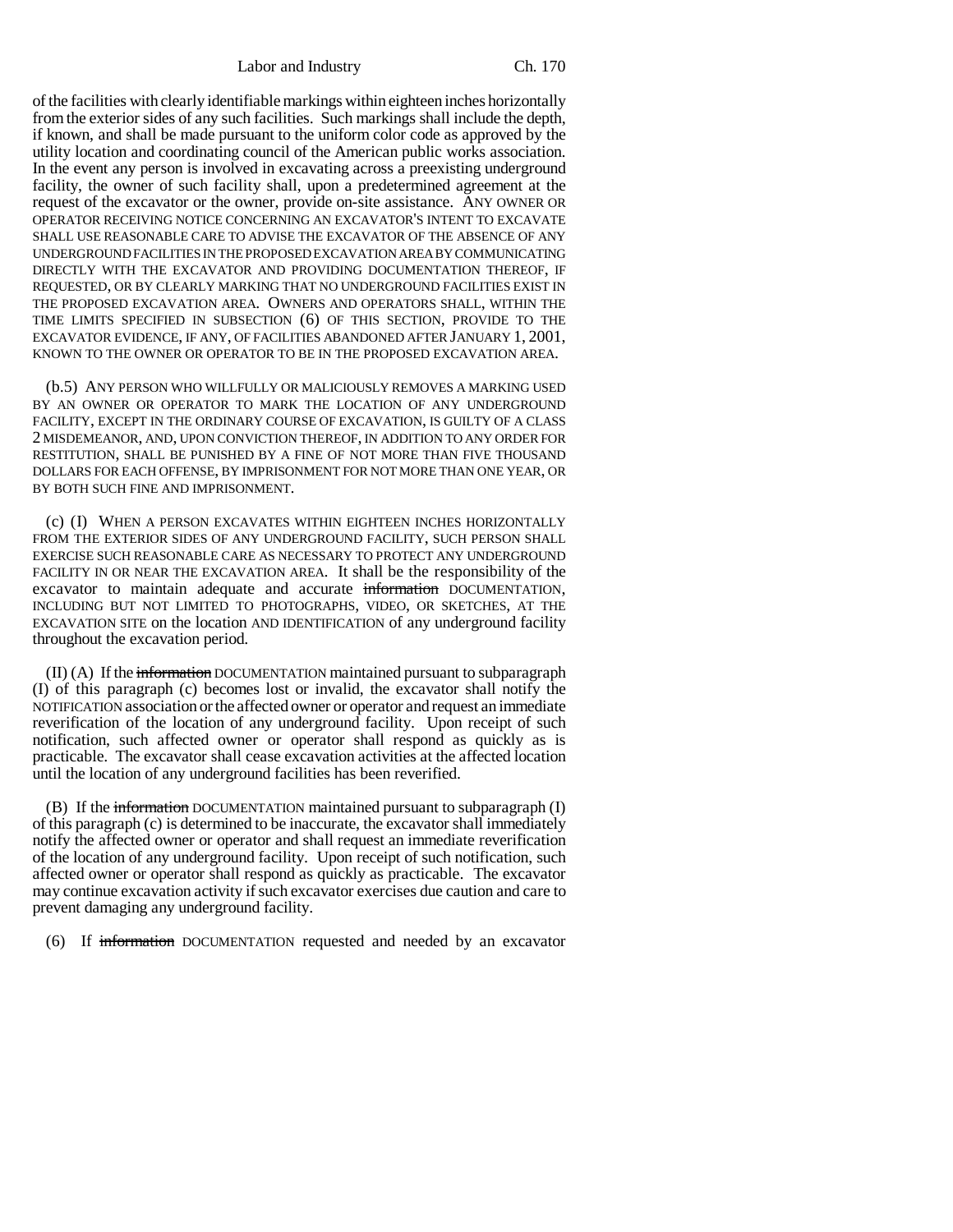#### Ch. 170 Labor and Industry

pursuant to subsection (4) of this section is not provided by the owner or operator pursuant thereto within two business days, not including the day of actual notice, or such later time as agreed upon by the excavator and the owner or operator or if the information DOCUMENTATION provided fails to identify the location of the underground facilities, the excavator shall immediately give notice to the NOTIFICATION association or the owner or operator and may proceed and shall not be liable for such damage except upon proof of such excavator's negligence LACK OF REASONABLE CARE.

(7) (a) In the event of damage to an underground facility, the excavator, owner, and operator shall cooperate to mitigate damages to the extent reasonably possible, including the provision of in-kind work by the excavator where technical or specialty skills are not required by the nature of the underground facility. which SUCH in-kind work may be under the supervision and pursuant to the specifications of the owner or operator.

(b) IF DAMAGE TO AN UNDERGROUND FACILITY MEETS OR EXCEEDS THE REPORTING THRESHOLD AS ESTABLISHED BY THE NOTIFICATION ASSOCIATION PURSUANT TO PARAGRAPH (c) OF THIS SUBSECTION (7), THE OWNER OR OPERATOR OF THE DAMAGED UNDERGROUND FACILITY SHALL PROVIDE THE INFORMATION LISTED IN SUBPARAGRAPHS (I) TO (VII) OF PARAGRAPH (c) OF THIS SUBSECTION (7) TO THE NOTIFICATION ASSOCIATION WITHIN NINETY DAYS AFTER SERVICE HAS BEEN RESTORED.

(c) THE NOTIFICATION ASSOCIATION SHALL CREATE AND PUBLICIZE TO ITS MEMBERS A REPORTING PROCESS, INCLUDING THE AVAILABILITY OF ELECTRONIC REPORTING AND A THRESHOLD AT WHICH REPORTING IS REQUIRED, TO COMPILE THE FOLLOWING INFORMATION:

(I) THE TYPE OF UNDERGROUND FACILITY THAT WAS DAMAGED;

(II) WHETHER NOTICE OF THE INTENTION TO EXCAVATE WAS PROVIDED TO THE NOTIFICATION ASSOCIATION;

(III) WHETHER THE UNDERGROUND FACILITY HAD BEEN VALIDLY MARKED PRIOR TO BEING DAMAGED;

(IV) THE TYPE OF SERVICE THAT WAS INTERRUPTED;

(V) THE NUMBER OF PERSONS WHOSE SERVICE MAY HAVE BEEN INTERRUPTED;

(VI) THE DURATION OF THE INTERRUPTION; AND

(VII) THE LOCATION OF THE AREA WHERE THE UNDERGROUND FACILITY WAS DAMAGED.

(d) THE NOTIFICATION ASSOCIATION SHALL INCLUDE A STATISTICAL SUMMARY OF THE INFORMATION PROVIDED TO IT UNDER THIS SUBSECTION (7) IN THE ANNUAL REPORT REQUIRED UNDER SECTION 9-1.5-105 (2.6).

**SECTION 3.** Article 1.5 of title 9, Colorado Revised Statutes, is amended BY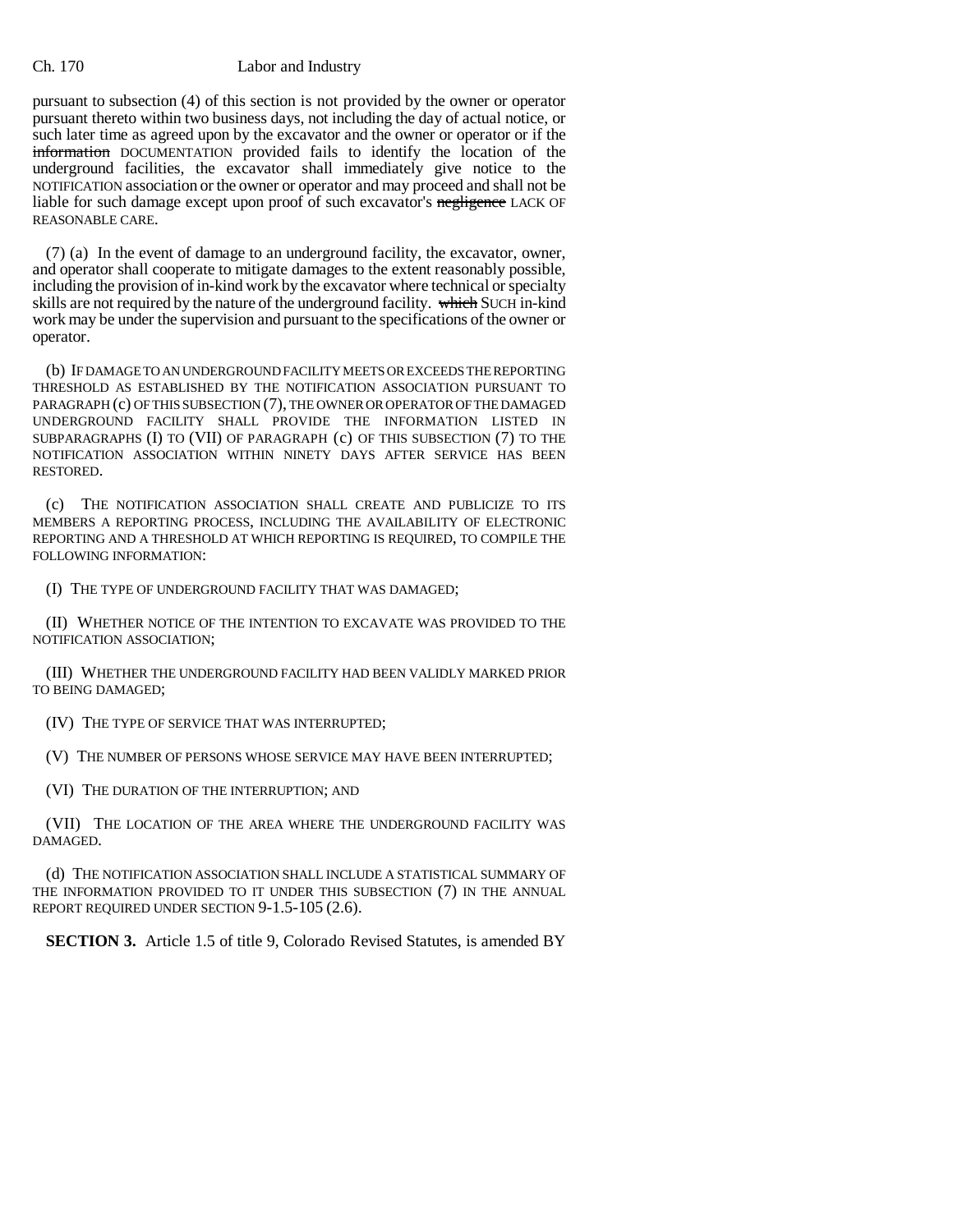## THE ADDITION OF A NEW SECTION to read:

**9-1.5-104.3. Alternative dispute resolution.** THE NOTIFICATION ASSOCIATION SHALL CREATE A VOLUNTARY ALTERNATIVE DISPUTE RESOLUTION PROGRAM IN CONSULTATION WITH ITS MEMBERS AND ALL AFFECTED PARTIES. THE ALTERNATIVE DISPUTE RESOLUTION PROGRAM SHALL BE AVAILABLE TO ALL OWNERS OR OPERATORS, EXCAVATORS, AND OTHER INTERESTED PARTIES REGARDING DISPUTES ARISING FROM DAMAGE TO UNDERGROUND FACILITIES, INCLUDING, BUT NOT LIMITED TO, ANY COST OR DAMAGE INCURRED BY THE OWNER OR OPERATOR OR THE EXCAVATOR AS A RESULT OF ANY DELAY IN THE EXCAVATION PROJECT WHILE THE UNDERGROUND FACILITY IS RESTORED, REPAIRED, OR REPLACED, EXCLUSIVE OF CIVIL PENALTIES SET FORTH IN SECTION 9-1.5-104.5, THAT CANNOT BE RESOLVED THROUGH CONSULTATION AND NEGOTIATION. THE ALTERNATIVE DISPUTE RESOLUTION PROGRAM SHALL INCLUDE MEDIATION, ARBITRATION, OR OTHER APPROPRIATE PROCESSES OF DISPUTE RESOLUTION. THE ISSUE OF LIABILITY AND AMOUNT OF DAMAGES UNDER COLORADO LAW MAY BE DECIDED BY AN APPOINTED ARBITRATOR OR BY THE PARTIES IN MEDIATION. NOTHING IN THIS SECTION SHALL BE CONSTRUED TO CHANGE THE BASIS FOR CIVIL LIABILITY FOR DAMAGES.

**SECTION 4.** 9-1.5-104.5, Colorado Revised Statutes, is REPEALED AND REENACTED, WITH AMENDMENTS, to read:

**9-1.5-104.5. Civil penalties - applicability.** (1) (a) EVERY OWNER OR OPERATOR OF AN UNDERGROUND FACILITY IN THIS STATE SHALL JOIN THE NOTIFICATION ASSOCIATION PURSUANT TO SECTION 9-1.5-105.

(b) ANY OWNER OR OPERATOR OF AN UNDERGROUND FACILITY WHO DOES NOT JOIN THE NOTIFICATION ASSOCIATION IN ACCORDANCE WITH PARAGRAPH (a) OF THIS SUBSECTION (1) SHALL BE LIABLE FOR A CIVIL PENALTY OF TWO HUNDRED DOLLARS.

(c) (I) IF ANY UNDERGROUND FACILITY LOCATED IN THE SERVICE AREA OF AN OWNER OR OPERATOR IS DAMAGED AS A RESULT OF SUCH OWNER OR OPERATOR'S FAILURE TO COMPLY WITH PARAGRAPH (a) OF THIS SUBSECTION (1), THE COURT SHALL IMPOSE UPON SUCH OWNER OR OPERATOR A CIVIL PENALTY IN THE AMOUNT OF FIVE THOUSAND DOLLARS FOR THE FIRST OFFENSE AND UP TO TWENTY-FIVE THOUSAND DOLLARS FOR EACH SUBSEQUENT OFFENSE WITHIN A TWELVE-MONTH PERIOD AFTER THE FIRST OFFENSE. UPON A FIRST OFFENSE, THE OWNER OR OPERATOR SHALL BE REQUIRED BY THE COURT TO COMPLETE AN EXCAVATION SAFETY TRAINING PROGRAM WITH THE NOTIFICATION ASSOCIATION.

(II) IF ANY OWNER OR OPERATOR FAILS TO COMPLY WITH PARAGRAPH (a) OF THIS SUBSECTION (1) ON MORE THAN THREE SEPARATE OCCASIONS WITHIN A TWELVE-MONTH PERIOD FROM THE DATE OF THE FIRST FAILURE TO COMPLY WITH PARAGRAPH (a) OF THIS SUBSECTION (1), THEN THE CIVIL PENALTY SHALL BE UP TO SEVENTY-FIVE THOUSAND DOLLARS.

(d) IF ANY UNDERGROUND FACILITY IS DAMAGED AS A RESULT OF THE OWNER OR OPERATOR'S FAILURE TO COMPLY WITH PARAGRAPH (a) OF THIS SUBSECTION (1) OR FAILURE TO USE REASONABLE CARE IN THE MARKING OF THE DAMAGED UNDERGROUND FACILITY, SUCH OWNER OR OPERATOR SHALL BE PRESUMABLY LIABLE FOR: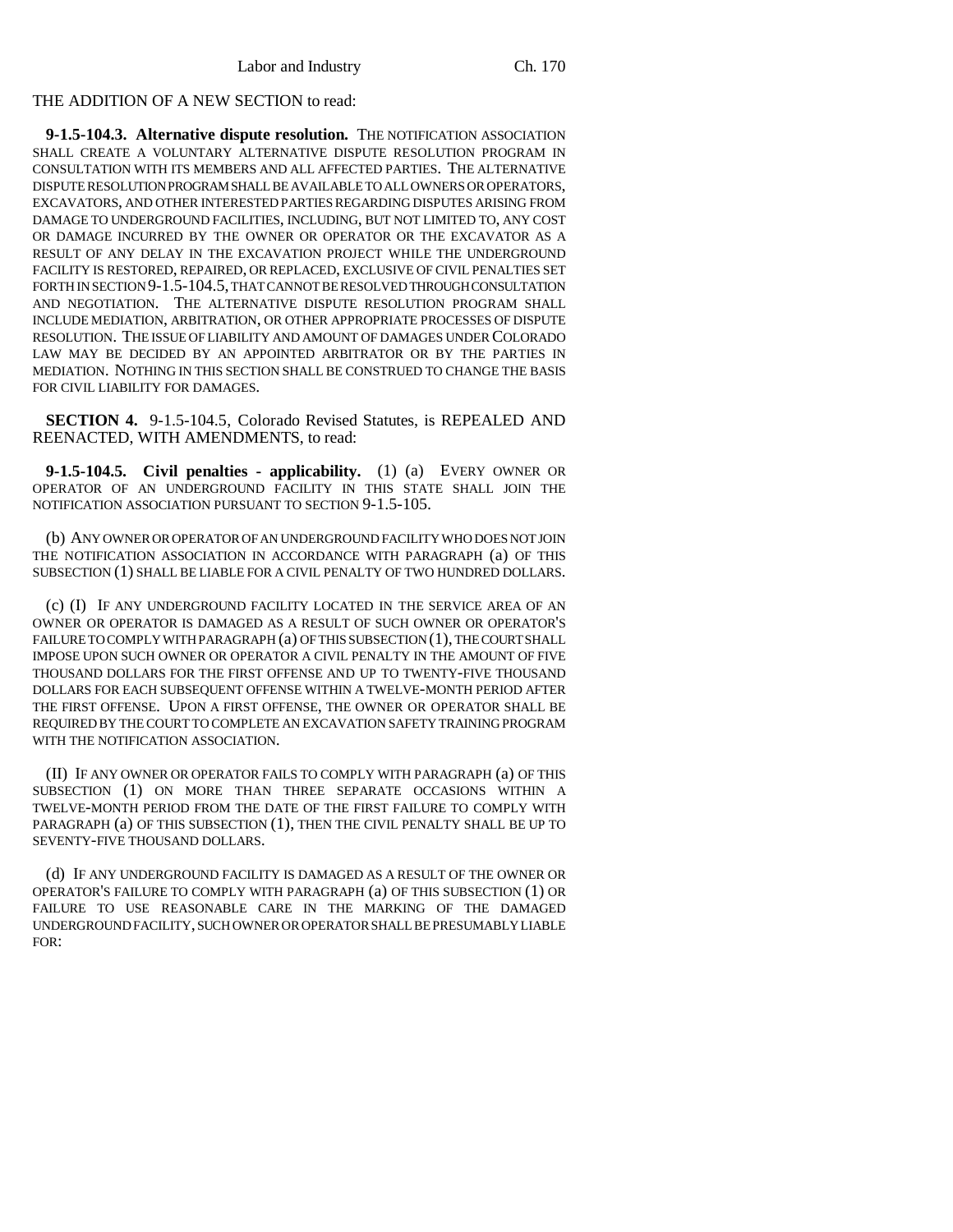### Ch. 170 Labor and Industry

(I) ANY COST OR DAMAGE INCURRED BY THE EXCAVATOR AS A RESULT OF ANY DELAY IN THE EXCAVATION PROJECT WHILE THE UNDERGROUND FACILITY IS RESTORED, REPAIRED, OR REPLACED, TOGETHER WITH REASONABLE COSTS AND EXPENSES OF SUIT, INCLUDING REASONABLE ATTORNEY FEES; AND

(II) ANY INJURY OR DAMAGE TO PERSONS OR PROPERTY RESULTING FROM THE DAMAGE TO THE UNDERGROUND FACILITY. ANY SUCH OWNER OR OPERATOR SHALL ALSO INDEMNIFY AND DEFEND THE AFFECTED EXCAVATOR AGAINST ANY AND ALL CLAIMS OR ACTIONS, IF ANY, FOR PERSONAL INJURY, DEATH, PROPERTY DAMAGE, OR SERVICE INTERRUPTION RESULTING FROM THE DAMAGE TO THE UNDERGROUND FACILITY.

(2) (a) ANY PERSON WHO INTENDS TO EXCAVATE SHALL NOTIFY THE NOTIFICATION ASSOCIATION PURSUANT TO SECTION 9-1.5-103 PRIOR TO COMMENCING ANY EXCAVATION ACTIVITY. FOR PURPOSES OF THIS PARAGRAPH (a), EXCAVATION SHALL NOT INCLUDE AN EXCAVATION BY A RANCHER OR A FARMER, AS DEFINED IN SECTION 42-20-108.5, C.R.S., OCCURRING ON A RANCH OR FARM UNLESS SUCH EXCAVATION IS FOR A NONAGRICULTURAL PURPOSE.

(b) ANY PERSON, OTHER THAN A HOMEOWNER, RANCHER, OR FARMER, AS DEFINED IN SECTION 42-20-108.5, C.R.S., WORKING ON SUCH HOMEOWNER'S, RANCHER'S, OR FARMER'S PROPERTY, WHO FAILS TO NOTIFY THE NOTIFICATION ASSOCIATION OR THE AFFECTED OWNER OR OPERATOR PURSUANT TO PARAGRAPH (a) OF THIS SUBSECTION (2) SHALL BE LIABLE FOR A CIVIL PENALTY IN THE AMOUNT OF TWO HUNDRED DOLLARS.

(c) (I) IF ANY PERSON, OTHER THAN A HOMEOWNER, RANCHER, OR FARMER, AS DEFINED IN SECTION 42-20-108.5, C.R.S., WORKING ON SUCH HOMEOWNER'S, RANCHER'S, OR FARMER'S PROPERTY, FAILS TO COMPLY WITH PARAGRAPH (a) OF THIS SUBSECTION (2) AND DAMAGES AN UNDERGROUND FACILITY DURING EXCAVATION, SUCH PERSON SHALL BE LIABLE FOR A CIVIL PENALTY IN THE AMOUNT OF FIVE THOUSAND DOLLARS FOR THE FIRST OFFENSE AND UP TO TWENTY-FIVE THOUSAND DOLLARS FOR EACH SUBSEQUENT OFFENSE WITHIN A TWELVE-MONTH PERIOD AFTER THE FIRST OFFENSE. UPON A FIRST OFFENSE, SUCH PERSON SHALL BE REQUIRED TO COMPLETE AN EXCAVATION SAFETY TRAINING PROGRAM WITH THE NOTIFICATION ASSOCIATION.

(II) IF ANY PERSON FAILS TO COMPLY WITH PARAGRAPH (a) OF THIS SUBSECTION (2) ON MORE THAN THREE SEPARATE OCCASIONS WITHIN A TWELVE-MONTH PERIOD FROM THE DATE OF THE FIRST FAILURE TO COMPLY WITH PARAGRAPH (a) OF THIS SUBSECTION (2), THEN THE CIVIL PENALTY SHALL BE UP TO SEVENTY-FIVE THOUSAND DOLLARS.

(d) IF ANY PERSON, OTHER THAN A HOMEOWNER, RANCHER, OR FARMER, AS DEFINED IN SECTION 42-20-108.5, C.R.S., WORKING ON SUCH HOMEOWNER'S, RANCHER'S, OR FARMER'S PROPERTY, FAILS TO COMPLY WITH PARAGRAPH (a) OF THIS SUBSECTION (2) OR FAILS TO EXERCISE REASONABLE CARE IN EXCAVATING AND DAMAGES AN UNDERGROUND FACILITY DURING AN EXCAVATION, SUCH PERSON SHALL BE PRESUMABLY LIABLE FOR:

(I) ANY COST OR DAMAGE INCURRED BY THE OWNER OR OPERATOR IN RESTORING,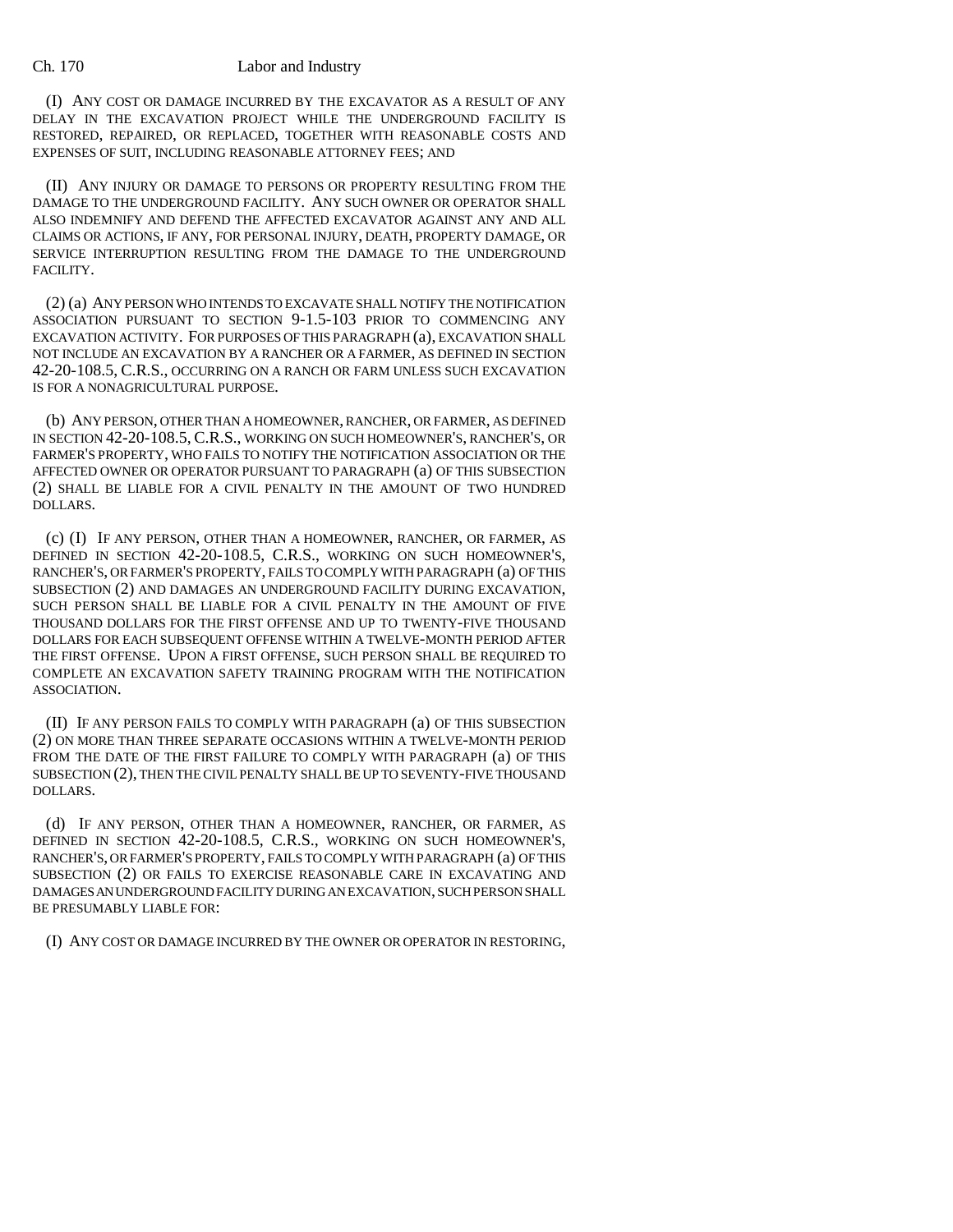REPAIRING, OR REPLACING ITS DAMAGED UNDERGROUND FACILITY, TOGETHER WITH REASONABLE COSTS AND EXPENSES OF SUIT, INCLUDING REASONABLE ATTORNEY FEES; AND

(II) ANY INJURY OR DAMAGE TO PERSONS OR PROPERTY RESULTING FROM THE DAMAGE TO THE UNDERGROUND FACILITY. ANY SUCH PERSON SHALL ALSO INDEMNIFY AND DEFEND THE AFFECTED OWNER OR OPERATOR AGAINST ANY AND ALL CLAIMS OR ACTIONS, IF ANY, FOR PERSONAL INJURY, DEATH, PROPERTY DAMAGE, OR SERVICE INTERRUPTION RESULTING FROM THE DAMAGE TO THE UNDERGROUND FACILITY.

(e) PARAGRAPH (d) OF THIS SUBSECTION (2) SHALL NOT APPLY TO A PERSON WHO COMMENCES EXCAVATION AFFECTING AN UNDERGROUND FACILITY IF THE OWNER OR OPERATOR OF THE UNDERGROUND FACILITY HAS FAILED TO COMPLY WITH PARAGRAPH (a) OF SUBSECTION (1) OF THIS SECTION OR HAS FAILED TO USE REASONABLE CARE IN THE MARKING OF THE AFFECTED UNDERGROUND FACILITY.

(3) (a) AN ACTION TO RECOVER A CIVIL PENALTY UNDER THIS SECTION MAY BE BROUGHT BY AN OWNER OR OPERATOR, EXCAVATOR, AGGRIEVED PARTY, DISTRICT ATTORNEY, OR THE ATTORNEY GENERAL. VENUE FOR SUCH AN ACTION SHALL BE PROPER IN THE DISTRICT COURT FOR THE COUNTY IN WHICH THE OWNER OR OPERATOR, EXCAVATOR, OR AGGRIEVED PARTY RESIDES OR MAINTAINS A PRINCIPAL PLACE OF BUSINESS IN THIS STATE OR IN THE COUNTY IN WHICH THE CONDUCT GIVING RISE TO A CIVIL PENALTY OCCURRED.

(b) ANY CIVIL PENALTY IMPOSED PURSUANT TO THIS SECTION, INCLUDING REASONABLE ATTORNEY FEES, SHALL BE PAID TO THE PREVAILING PARTY.

(c) THE PENALTIES PROVIDED IN THIS ARTICLE ARE IN ADDITION TO ANY OTHER REMEDY AT LAW OR EQUITY AVAILABLE TO AN EXCAVATOR OR TO THE OWNER OR OPERATOR OF A DAMAGED UNDERGROUND FACILITY.

(d) NO CIVIL PENALTY SHALL BE IMPOSED UNDER THIS SECTION AGAINST AN EXCAVATOR OR OWNER OR OPERATOR WHO VIOLATES ANY OF THE PROVISIONS OF THIS SECTION IF THE VIOLATION OCCURRED WHILE THE EXCAVATOR OR OWNER OR OPERATOR WAS RESPONDING TO A SERVICE OUTAGE OR OTHER EMERGENCY; EXCEPT THAT SUCH PENALTY SHALL BE IMPOSED IF SUCH VIOLATION WAS WILLFUL OR MALICIOUS.

(4) NOTHING IN THIS ARTICLE SHALL BE CONSTRUED TO IMPOSE AN INDEMNIFICATION OBLIGATION ON ANY PUBLIC ENTITY OR TO ALTER THE LIABILITY OF PUBLIC ENTITIES AS PROVIDED IN ARTICLE 10 OF TITLE 24, C.R.S.

(5) IN DETERMINING THE LIABILITY FOR OR THE AMOUNT OF ANY DAMAGES OR CIVIL PENALTY PURSUANT TO THIS ARTICLE, A COURT OR ARBITRATOR SHALL CONSIDER THE NATURE, CIRCUMSTANCES, AND GRAVITY OF THE ALLEGED VIOLATION AND THE ALLEGED VIOLATOR'S DEGREE OF CULPABILITY, HISTORY OF PRIOR VIOLATIONS, AND LEVEL OF COOPERATION WITH THE REQUIREMENTS OF THIS ARTICLE.

**SECTION 5.** The introductory portion to 9-1.5-105 (2), Colorado Revised Statutes, is amended to read: